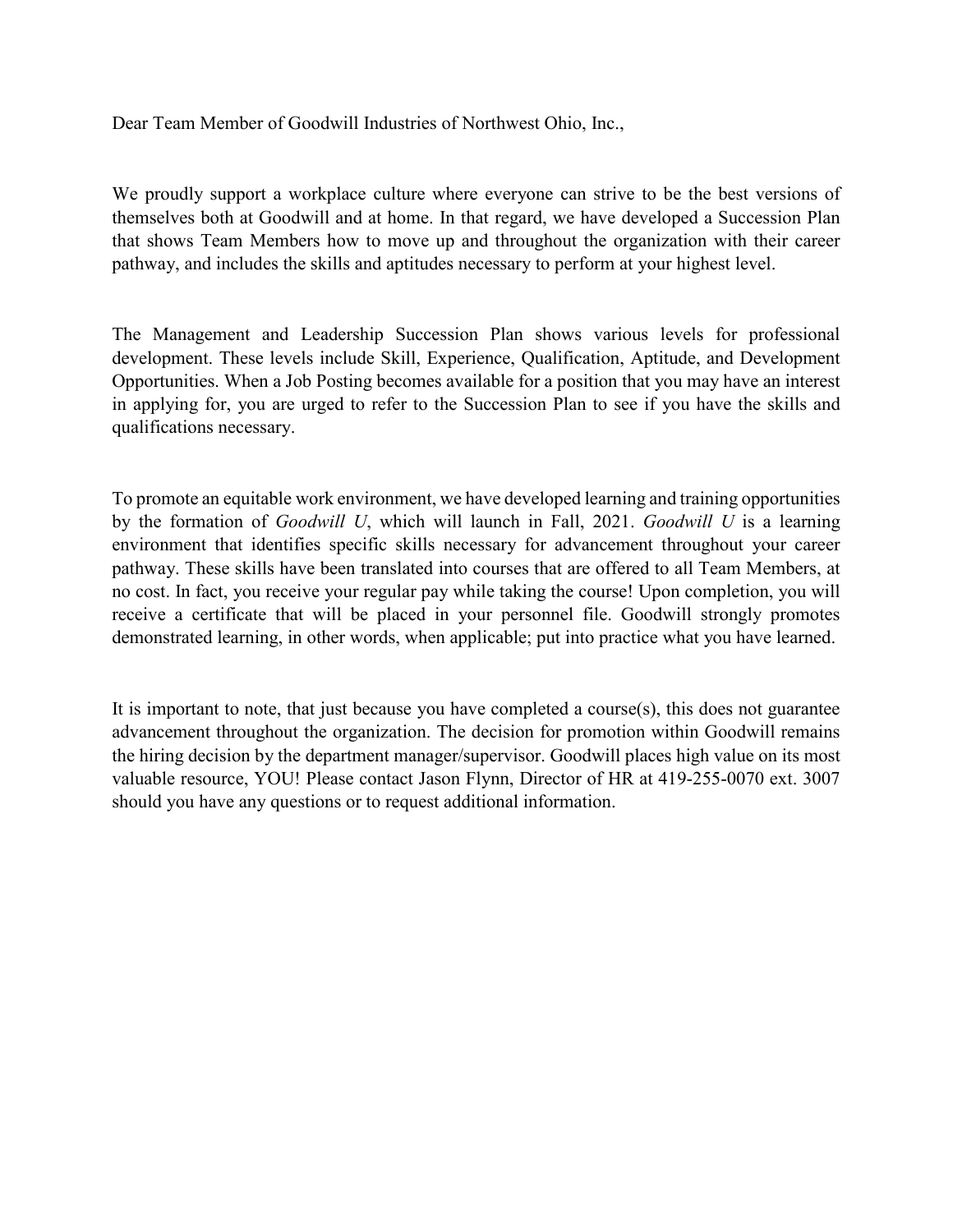

## **Goodwill Industries of Northwest Ohio Management/Leadership Succession Plan**

**Entry Level Management**--Head Cashier, Crew Leader

**Mid-Level Management**----Assistant Manager

**Senior Level Management**-Store Manager, Account Manager, Finance Manager, IT Manager, Program Manager, Project Manager, HR Coordinator, HR Generalist

**Entry Level Leadership** ----District Manager, Operations Manager

**Senior Level Leadership** ---Directors (Retail Director, Logistics Director, Mission Director, Human Resources/Safety Director, Contracts Director) **Executive Leadership**-------Officers (Chief Executive Officer, Chief Financial Officer, Chief Mission Officer)

| <b>Org Tier</b>                                                 | <b>Skills</b>                                                                                                                                                                                                                                                                                                                                                                                                                                                                                                              | <b>Experience</b>                                                            | <b>Qualifications</b>                                                                                                          | <b>Aptitude-Natural ability to</b><br>do something. Suitability for a<br>task                                                                                                                                                                                                                                                                                                                                                                                                                                   | <b>Development</b><br><b>Opportunities</b>                                                                                                                                                                                                                                                                                |
|-----------------------------------------------------------------|----------------------------------------------------------------------------------------------------------------------------------------------------------------------------------------------------------------------------------------------------------------------------------------------------------------------------------------------------------------------------------------------------------------------------------------------------------------------------------------------------------------------------|------------------------------------------------------------------------------|--------------------------------------------------------------------------------------------------------------------------------|-----------------------------------------------------------------------------------------------------------------------------------------------------------------------------------------------------------------------------------------------------------------------------------------------------------------------------------------------------------------------------------------------------------------------------------------------------------------------------------------------------------------|---------------------------------------------------------------------------------------------------------------------------------------------------------------------------------------------------------------------------------------------------------------------------------------------------------------------------|
| <b>Entry Level</b><br>Management<br>Head Cashier<br>Crew Leader | Good basic mathematical skills.<br>Electronic POS terminal, calculator, fax<br>machine.<br>Ability to identify ethical issues and<br>dilemmas and ethical and social<br>responsibilities of management.<br>Good basic computer and productivity<br>software skills.<br>Possess a good understanding of the "7<br>A's" and effectively demonstrates these<br>skills.<br>A good understanding of what<br>constitutes sexual harassment,<br>implications of such an event and<br>company policy that addresses<br>harassment. | Background in the<br>field and /or any<br>experience in similar<br>industry. | High School diploma<br>or GED preferred.<br>Must have a valid<br>$\bullet$<br>driver's license and<br>reliable transportation. | Good communication,<br>$\bullet$<br>interpersonal and<br>organizational skills.<br>Good time<br>$\bullet$<br>management skills.<br>Ability to work well<br>$\bullet$<br>with co-workers, the<br>public or alone.<br>Ability to effectively<br>and productively<br>manage time.<br>Good customer service<br>skills.<br>Good understanding of<br>management's ethical<br>and social<br>responsibilities and the<br>need for awareness of<br>social justice in<br>management practices<br>and business activities. | <b>Financial Wellness</b><br>$\bullet$<br>Mental Health and<br>$\bullet$<br>Wellness<br>Physical Health and<br>$\bullet$<br>Wellness<br><b>Basic Computer Skills</b><br>$\bullet$<br><b>Business Ethnics</b><br>$\bullet$<br>Seven A's<br>$\bullet$<br>Sexual Harassment 101<br>$\bullet$<br>Time Management<br>$\bullet$ |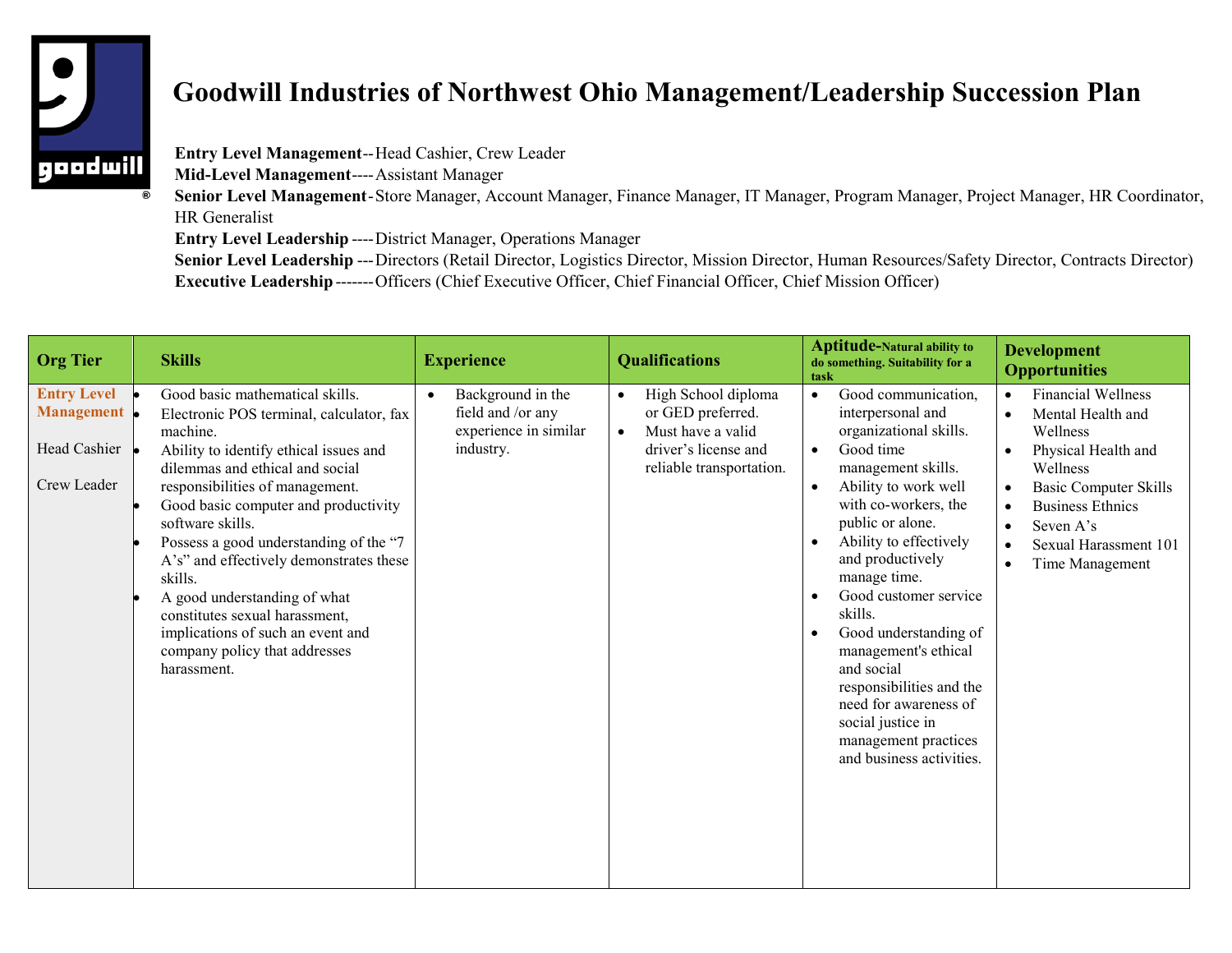| <b>Org Tier</b>                                        | <b>Skills</b>                                                                                                                                                                                                                                                                                                                                                                                                                                                                                                                                                                                                                                                                                 | <b>Experience</b>                                                                                                                                                                               | <b>Qualifications</b>                                                                                                                                                                  | <b>Aptitude-Natural ability to</b><br>do something. Suitability for a<br>task                                                                                                                                                                                                                                                                                                                                 | <b>Development</b><br><b>Opportunities</b>                                                                                                                                                                                                                                                                                                                                                                                                                                                                                                                                                                                                          |
|--------------------------------------------------------|-----------------------------------------------------------------------------------------------------------------------------------------------------------------------------------------------------------------------------------------------------------------------------------------------------------------------------------------------------------------------------------------------------------------------------------------------------------------------------------------------------------------------------------------------------------------------------------------------------------------------------------------------------------------------------------------------|-------------------------------------------------------------------------------------------------------------------------------------------------------------------------------------------------|----------------------------------------------------------------------------------------------------------------------------------------------------------------------------------------|---------------------------------------------------------------------------------------------------------------------------------------------------------------------------------------------------------------------------------------------------------------------------------------------------------------------------------------------------------------------------------------------------------------|-----------------------------------------------------------------------------------------------------------------------------------------------------------------------------------------------------------------------------------------------------------------------------------------------------------------------------------------------------------------------------------------------------------------------------------------------------------------------------------------------------------------------------------------------------------------------------------------------------------------------------------------------------|
| Mid-Level<br><b>Management</b><br>Assistant<br>Manager | All skills as stated in the preceding<br>tiers apply.<br>Good conflict resolution skills and<br>understanding of tactics used to diffuse<br>potential situations.<br>Good knowledge and understanding of<br>performance management policies and<br>enforcement of these policies.<br>Good performance evaluation skills.<br>Basic understanding of financial<br>fundamentals.<br>The ability to identify the three major<br>types of sexual harassment and the<br>proper procedures for reporting a sexual<br>harassment incident in compliance with<br>the Title VII of the Civil Rights Act.<br>Good understanding of loss prevention<br>concepts including shortage control and<br>safety. | Any combination of<br>training, education and<br>work experience that<br>indicates possession of<br>the skills, knowledge<br>and abilities required to<br>adequately perform the<br>job duties. | All qualifications as<br>stated in preceding<br>tiers are minimally<br>required for position.<br>High school diploma or<br>$\bullet$<br>GED with some<br>college courses<br>preferred. | All aptitude traits as<br>$\bullet$<br>stated in the preceding<br>tiers apply.<br>$\bullet$<br>Leadership, training<br>and motivational<br>abilities.<br>Ability to work<br>$\bullet$<br>autonomously to<br>achieve goals.<br>Ability and<br>$\bullet$<br>resourcefulness to<br>resolve critical<br>problems.<br>Good interpersonal<br>$\bullet$<br>skills and ability to<br>conduct effective<br>interviews. | <b>Financial Wellness</b><br>$\bullet$<br>Mental Health and<br>$\bullet$<br>Wellness<br>Physical Health and<br>$\bullet$<br>Wellness<br><b>Basic Computer Skills</b><br>$\bullet$<br><b>Business Ethnics</b><br>$\bullet$<br>Computer Software<br>$\bullet$<br><b>Skills</b><br><b>Conflict Resolution</b><br>$\bullet$<br><b>Customer Service</b><br>$\bullet$<br>How To Conduct An<br>$\bullet$<br>Interview 101<br>Intro to Finance 101<br>$\bullet$<br>Loss Prevention (DGR)<br>$\bullet$<br>Seven A's<br>$\bullet$<br>Sexual Harassment 101<br>$\bullet$<br>Sexual Harassment for<br>$\bullet$<br>Managers 201<br>Time Management<br>$\bullet$ |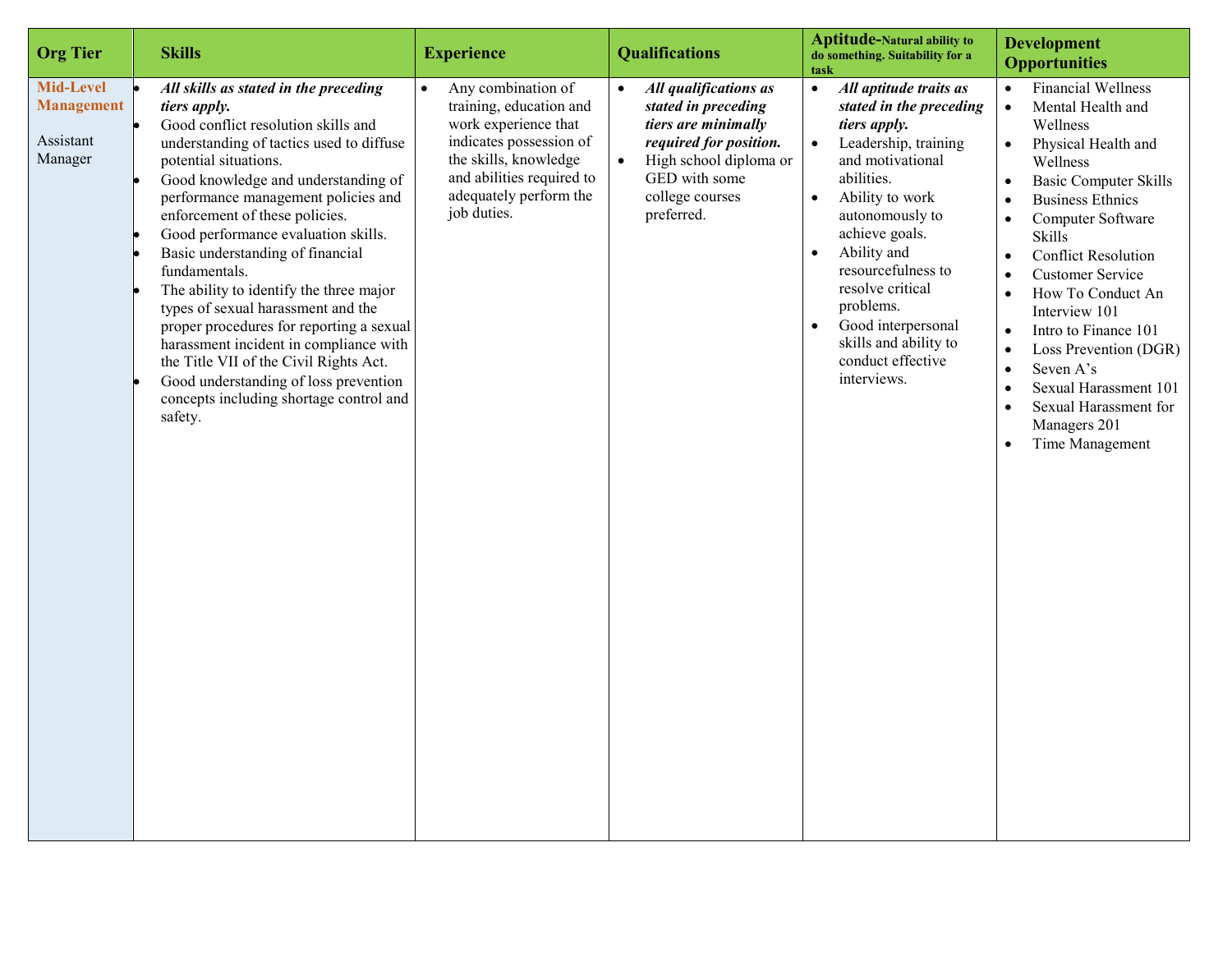| <b>Org Tier</b>                                                                                                                                                                                                           | <b>Skills</b>                                                                                                                                                                                                                                                                                                                                                                                                                                                                                                                                                                                                                                                                                                                                                                                                                                                                                                                                                                                                                                                                                                                                                                                                                                                                                                                                                                                                                                                                                              | <b>Experience</b>                                                                                                                                                                                                                                                                                                                                                                                                                                                                                                                          | <b>Qualifications</b>                                                                                                                                                                                 | <b>Aptitude-Natural ability to</b><br>do something. Suitability for a<br>task                                                                                                                                                                                                                                                                                                                                                                                                                                                                                                                               | <b>Development</b><br><b>Opportunities</b>                                                                                                                                                                                                                                                                                                                                                                                                                                                                                                                                                                                                                                                                         |
|---------------------------------------------------------------------------------------------------------------------------------------------------------------------------------------------------------------------------|------------------------------------------------------------------------------------------------------------------------------------------------------------------------------------------------------------------------------------------------------------------------------------------------------------------------------------------------------------------------------------------------------------------------------------------------------------------------------------------------------------------------------------------------------------------------------------------------------------------------------------------------------------------------------------------------------------------------------------------------------------------------------------------------------------------------------------------------------------------------------------------------------------------------------------------------------------------------------------------------------------------------------------------------------------------------------------------------------------------------------------------------------------------------------------------------------------------------------------------------------------------------------------------------------------------------------------------------------------------------------------------------------------------------------------------------------------------------------------------------------------|--------------------------------------------------------------------------------------------------------------------------------------------------------------------------------------------------------------------------------------------------------------------------------------------------------------------------------------------------------------------------------------------------------------------------------------------------------------------------------------------------------------------------------------------|-------------------------------------------------------------------------------------------------------------------------------------------------------------------------------------------------------|-------------------------------------------------------------------------------------------------------------------------------------------------------------------------------------------------------------------------------------------------------------------------------------------------------------------------------------------------------------------------------------------------------------------------------------------------------------------------------------------------------------------------------------------------------------------------------------------------------------|--------------------------------------------------------------------------------------------------------------------------------------------------------------------------------------------------------------------------------------------------------------------------------------------------------------------------------------------------------------------------------------------------------------------------------------------------------------------------------------------------------------------------------------------------------------------------------------------------------------------------------------------------------------------------------------------------------------------|
| <b>Senior Level</b><br><b>Management</b><br><b>Store</b><br>Manager<br>Account<br>Manager<br>Finance<br>Manager<br>IT Manager<br>Program<br>Manager<br>Project<br>Manager<br>HR<br>Coordinator<br><b>HR</b><br>Generalist | All skills as stated in the preceding<br>tiers apply.<br>Strong performance evaluation skills.<br>Ability to adjust priorities and manage<br>time effectively in a fast-paced<br>environment.<br>Ability to maintain records and<br>documentation pertaining to work force.<br>Ability to maintain records and<br>documentation pertaining to work force.<br>Ability to recruit, train and develop a<br>successful team.<br>Advanced computer and productivity<br>software skills.<br>Good understanding of safety standards<br>and requirements including behavioral<br>safety, fire prevention, back injury<br>prevention, HAZCOM, bloodborne<br>pathogens and accident investigation.<br>Good public speaking skills and ability<br>to deliver effective presentations.<br>Good understanding of Goodwill's self-<br>funding model.<br>Good understating of different social<br>media platforms and ability to<br>incorporate these for business purposes<br>including recruiting and marketing.<br>Strong understanding of Section 7 of<br>Employee Handbook and effective at<br>developing and managing employee<br>performance through the use of<br>improvement plans or disciplinary<br>action.<br>Possess fundamental knowledge of<br>labor law which is essential knowledge<br>to avoid unlawful business practices<br>when managing employees in the<br>workplace including Wage and Hour<br>Laws, FMLA, and ADA requirements<br>along with other various rules,<br>regulations and guidelines. | Retail- 3+ years' mid-<br>level management<br>experience in retail<br>field. $2+$ years'<br>experience in<br>maintaining budgets,<br>P&L statements and<br>operations if applicable<br>Contracts-2+ years'<br>$\bullet$<br>experience in related<br>janitorial or landscaping<br>industry. Some<br>supervisory experience<br>required.<br>Finance-5+ years' of<br>accounting experience<br>and $2+$ years'<br>supervisory experience.<br>Mission-5+ years' work<br>experience in social<br>services. Supervisor y<br>experience preferred. | All qualifications as<br>$\bullet$<br>stated in preceding<br>tiers are minimally<br>required for position.<br>Bachelor's degree or<br>$\bullet$<br>equivalent work<br>experience in related<br>field. | All aptitude traits as<br>$\bullet$<br>stated in the preceding<br>tiers apply.<br>Strong communication,<br>$\bullet$<br>interpersonal and<br>organization skills.<br>Strong customer<br>$\bullet$<br>service skills.<br>Possess ability to<br>$\bullet$<br>motivate and direct<br>work teams to achieve<br>goals.<br>Strong motivational<br>and time management<br>skills.<br>Strong role model<br>$\bullet$<br>characteristics.<br>Basic understanding of<br>financial budgeting<br>concepts.<br>General understanding<br>$\bullet$<br>or Diversity, Equity<br>and Inclusion and<br>individual engagement. | <b>Financial Wellness</b><br>Mental Health and<br>$\bullet$<br>Wellness<br>Physical Health and<br>$\bullet$<br>Wellness<br><b>Basic Computer Skills</b><br><b>Budget</b><br>$\bullet$<br><b>Business Ethnics</b><br>Computer Software<br>$\bullet$<br><b>Skills</b><br><b>Conflict Resolution</b><br>$\bullet$<br><b>Customer Service</b><br><b>DEI 201</b><br>$\bullet$<br>How To Conduct An<br>Interview 101<br>Intro to Finance 101<br>Intro to Labor Law 101<br>Loss Prevention (DGR)<br>Mission 201<br>$\bullet$<br>Performance<br>Management 201<br>Public Speaking<br><b>Safety First</b><br>Seven A's<br>Sexual Harassment 101<br>Sexual Harassment for<br>Managers 201<br>Social Media<br>Time Management |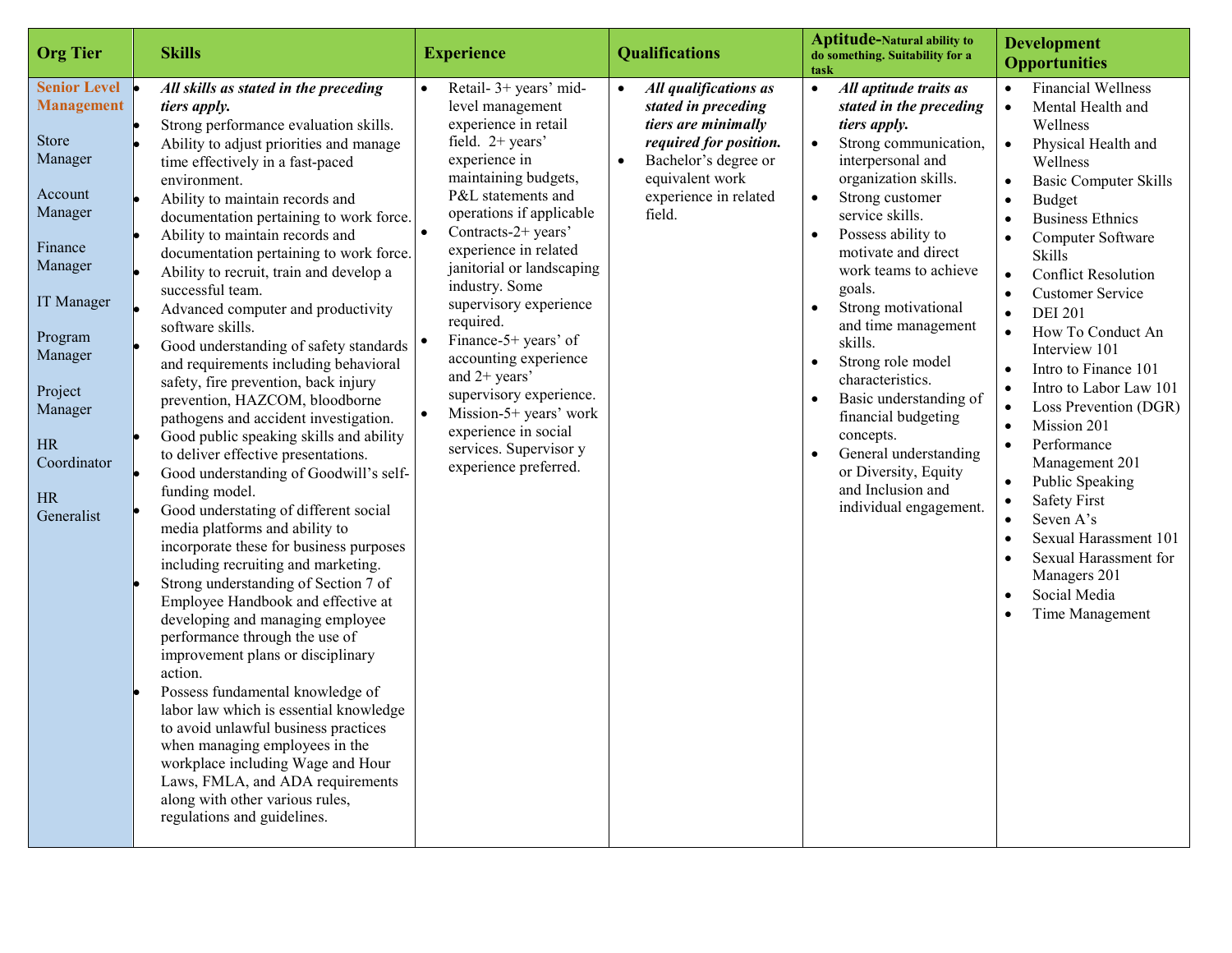| <b>Org Tier</b>                                                                  | <b>Skills</b>                                                                                                                                                                                                                                                                                                                                                                    | <b>Experience</b>                                                                                                                                                                                                              | <b>Qualifications</b>                                                                                                                                                                             | <b>Aptitude-Natural ability to</b><br>do something. Suitability for a<br>task                                                                                                                                                                                                                                                                                                                                                                                                                                                                                                                                                                                                                                                                                                                                                                                                                                                                                                                  | <b>Development</b><br><b>Opportunities</b>                                                                                                                                                                                                                                                                                                                                                                                                                                                                                                                                                                                                                                                                                                                                                                                                                                                                                    |
|----------------------------------------------------------------------------------|----------------------------------------------------------------------------------------------------------------------------------------------------------------------------------------------------------------------------------------------------------------------------------------------------------------------------------------------------------------------------------|--------------------------------------------------------------------------------------------------------------------------------------------------------------------------------------------------------------------------------|---------------------------------------------------------------------------------------------------------------------------------------------------------------------------------------------------|------------------------------------------------------------------------------------------------------------------------------------------------------------------------------------------------------------------------------------------------------------------------------------------------------------------------------------------------------------------------------------------------------------------------------------------------------------------------------------------------------------------------------------------------------------------------------------------------------------------------------------------------------------------------------------------------------------------------------------------------------------------------------------------------------------------------------------------------------------------------------------------------------------------------------------------------------------------------------------------------|-------------------------------------------------------------------------------------------------------------------------------------------------------------------------------------------------------------------------------------------------------------------------------------------------------------------------------------------------------------------------------------------------------------------------------------------------------------------------------------------------------------------------------------------------------------------------------------------------------------------------------------------------------------------------------------------------------------------------------------------------------------------------------------------------------------------------------------------------------------------------------------------------------------------------------|
| <b>Entry Level</b><br>Leadership<br>District<br>Manager<br>Operations<br>Manager | All skills as stated in the preceding<br>tiers apply.<br>Ability to merchandise and manage<br>store operations effectively.<br>Prior experience with $P \& L$ statements,<br>inventory management, loss prevention<br>and stock rotation.<br>Good understanding of social and<br>emotional behaviors, and how to adapt<br>and manage your responses to particular<br>situations. | Retail - 5+ year's<br>$\bullet$<br>senior level<br>management<br>$2+$<br>experience.<br>years' experience in<br>maintaining budgets,<br>P&L statements and<br>Operations.<br>Prior supervisory or<br>management<br>experience. | All qualifications as<br>$\bullet$<br>stated in preceding<br>tiers are minimally<br>required for position.<br>Bachelor's Degree in<br>$\bullet$<br>related field and/or<br>equivalent experience. | $\bullet$<br>All aptitude traits as<br>stated in the preceding<br>tiers apply.<br>Strong skills in<br>$\bullet$<br>communication,<br>organization and<br>follow-through.<br>Possess Critical<br>$\bullet$<br>thinking/problem<br>solving and delegation<br>skills.<br>Must be able to<br>$\bullet$<br>motivate and direct<br>store teams to achieve<br>all operational/sales<br>goals.<br>Ability to adjust<br>$\bullet$<br>priorities and manage<br>time effectively in a<br>fast-paced<br>environment.<br>Must relate well with<br>$\bullet$<br>supervisors, peers,<br>subordinates, other<br>department staff and<br>rehabilitation clients<br>and be continually<br>mindful of Goodwill's<br>mission to serve<br>disabled and<br>disadvantaged persons<br>Ability and flexibility<br>$\bullet$<br>to change goals and<br>create certain actions<br>towards those goals by<br>pinpointing and<br>uprooting our own<br>immunities to change<br>in order to move the<br>organization forward. | <b>Financial Wellness</b><br>Mental Health and<br>$\bullet$<br>Wellness<br>Physical Health and<br>$\bullet$<br>Wellness<br>Autonomous<br>Leadership<br><b>Basic Computer Skills</b><br>$\bullet$<br><b>Budget</b><br>$\bullet$<br><b>Business Ethnics</b><br>Computer Software<br><b>Skills</b><br><b>Conflict Resolution</b><br>$\bullet$<br><b>Customer Service</b><br><b>DEI 201</b><br>$\bullet$<br><b>Emotional Intelligence</b><br>How To Conduct An<br>Interview 101<br>Intro to Finance 101<br>$\bullet$<br>Immunity to Change<br>Intro to Labor Law 101<br>Leading Innovation<br>201<br>Loss Prevention (DGR)<br>Mission 201<br>Performance<br>$\bullet$<br>Management 201<br>Public Speaking<br>$\bullet$<br><b>Safety First</b><br>Seven A's<br>$\bullet$<br>Sexual Harassment 101<br>$\bullet$<br>Sexual Harassment for<br>$\bullet$<br>Managers 201<br>Social Media<br>$\bullet$<br>Time Management<br>$\bullet$ |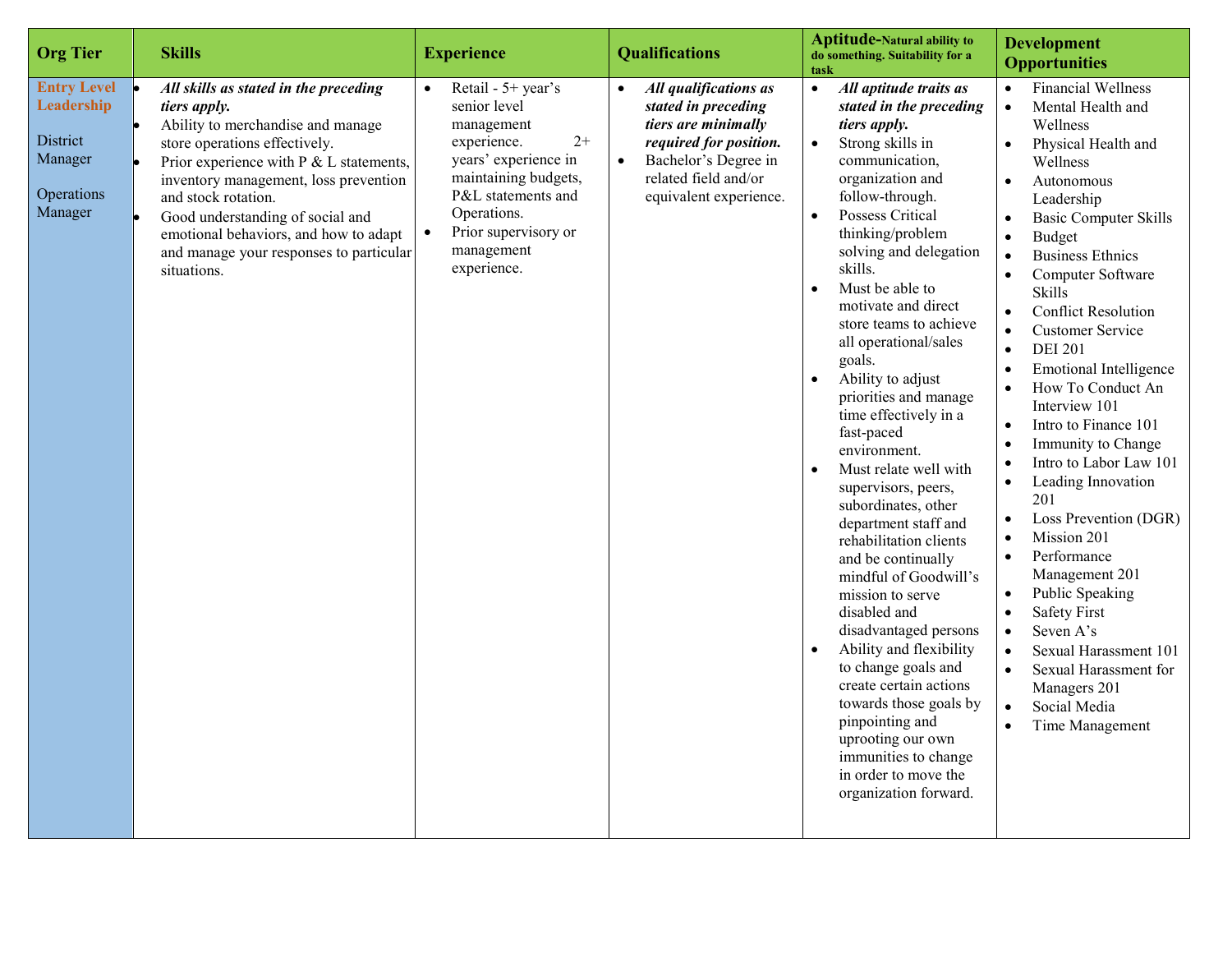| <b>Aptitude-Natural ability to</b><br><b>Development</b><br><b>Org Tier</b><br><b>Skills</b><br><b>Experience</b><br><b>Qualifications</b><br>do something. Suitability for a<br><b>Opportunities</b><br>task                                                                                                                                                                                                                                                                                                                                                                                                                                                                                                                                                                                                                                                                                                                                                                                                                                                                                                                                                                                                                                                                                                                                                                                                                                                                                                                                                                                                                                                                                                                                                                                                                                                                                                                                                                                                                                                                                                                                                                                                                                                                                                                                                                                                                                                                                                                                                                                                                                                                                                                                                                                                                                                                                                                                           |
|---------------------------------------------------------------------------------------------------------------------------------------------------------------------------------------------------------------------------------------------------------------------------------------------------------------------------------------------------------------------------------------------------------------------------------------------------------------------------------------------------------------------------------------------------------------------------------------------------------------------------------------------------------------------------------------------------------------------------------------------------------------------------------------------------------------------------------------------------------------------------------------------------------------------------------------------------------------------------------------------------------------------------------------------------------------------------------------------------------------------------------------------------------------------------------------------------------------------------------------------------------------------------------------------------------------------------------------------------------------------------------------------------------------------------------------------------------------------------------------------------------------------------------------------------------------------------------------------------------------------------------------------------------------------------------------------------------------------------------------------------------------------------------------------------------------------------------------------------------------------------------------------------------------------------------------------------------------------------------------------------------------------------------------------------------------------------------------------------------------------------------------------------------------------------------------------------------------------------------------------------------------------------------------------------------------------------------------------------------------------------------------------------------------------------------------------------------------------------------------------------------------------------------------------------------------------------------------------------------------------------------------------------------------------------------------------------------------------------------------------------------------------------------------------------------------------------------------------------------------------------------------------------------------------------------------------------------|
| <b>Financial Wellness</b><br><b>Senior Level</b><br>5+ year's senior level<br>All skills as stated in the preceding<br>All qualifications as<br>All aptitude traits as<br>$\bullet$<br>$\bullet$<br>$\bullet$<br>$\bullet$<br>Leadership<br>management/entry level<br>stated in preceding<br>stated in the preceding<br>Mental Health and<br>tiers apply.<br>$\bullet$<br>leadership experience.<br>tiers are minimally<br>Visionary and strategic leadership<br>tiers apply.<br>Wellness<br>$\bullet$<br>Directors<br>required for position.<br>Excellent<br>skills.<br>$\bullet$<br>Physical Health and<br>communication skills<br>High level and result driven leadership<br>Wellness<br>$\bullet$<br>Retail<br>and effective working<br>skills.<br>Bachelor's Degree in<br>$\bullet$<br>Autonomous<br>Director<br>related field and/or<br>relationships.<br>Strong understanding of Carf<br>Leadership<br>$\bullet$<br>equivalent experience.<br>Ability to demonstrate<br>standards.<br>$\bullet$<br><b>Basic Computer Skills</b><br>$\bullet$<br>Logistics<br>imagination and<br>Strong understating of Org. financials<br><b>Board of Directors</b><br>$\bullet$<br>Director<br>resourcefulness in the<br>and budget<br>Budget<br>$\bullet$<br>selection and<br>High level understating of overall<br><b>Business Ethnics</b><br>$\bullet$<br><b>Mission</b><br>accomplishment of<br>organizational operation and<br>Computer Software<br>$\bullet$<br>Director<br>goals and objectives.<br>dynamics.<br><b>Skills</b><br>Ability to recognize<br>$\bullet$<br>Possess a strong understanding of the<br>$\bullet$<br><b>Conflict Resolution</b><br>$\bullet$<br>Human<br>long-range implications<br>Board of Directors role within the<br>$\bullet$<br><b>Customer Service</b><br><b>Resources</b><br>of decisions and events.<br>organization and how that role helps<br><b>DEI 201</b><br>$\bullet$<br>/Safety<br>Ability to relate<br>$\bullet$<br>shape the future and decisions of the<br><b>Emotional Intelligence</b><br>Director<br>comfortably and<br>organization along with Board<br>Finance 301<br>creatively to ideas and<br>structure and Code of Regulations.<br>How To Conduct An<br>$\bullet$<br>Contracts<br>to change.<br>Strong functional knowledge of<br>$\bullet$<br>Interview 101<br>Director<br>strategic planning: its nature, scope,<br>Intro to Finance 101<br>elements and development as a critical<br>Immunity to Change<br>area of management and of the steps in<br>Intro to Labor Law 101<br>the strategic planning process along<br>Leading Innovation<br>$\bullet$<br>with strong understanding of risk<br>201<br>assessment and management<br>Loss Prevention (DGR)<br>techniques, methods, and models used<br>Mission 201<br>to minimize, control and communicate<br>Performance<br>risks.<br>$\bullet$<br>Management 201<br>Public Speaking<br>$\bullet$<br><b>Safety First</b><br>Seven A's<br>$\bullet$ |